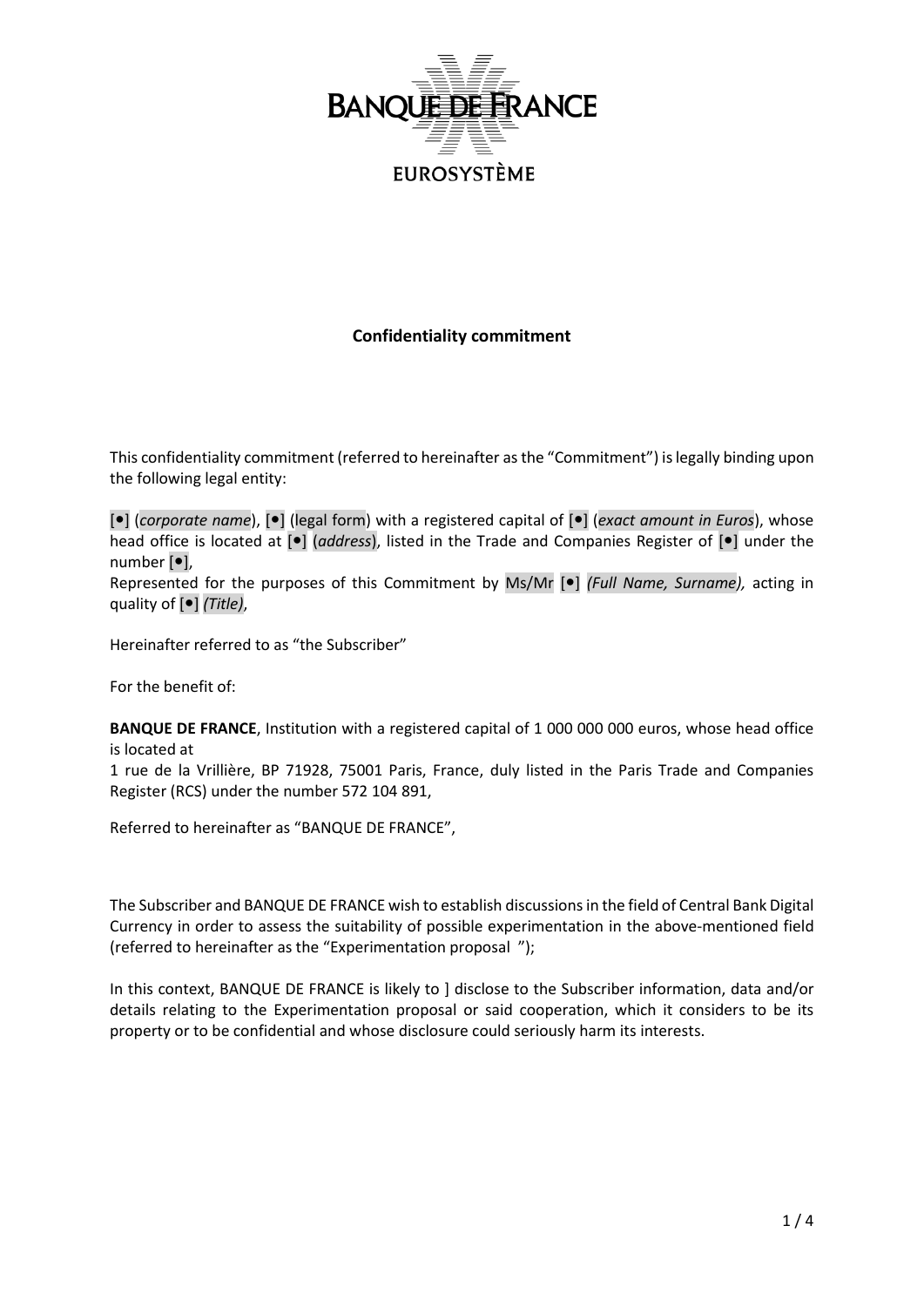

Therefore, the Subscriber shall be bound by the following commitments:

## **1. Purpose of the Commitment**

This Commitment organises the protection of information, data and/or details that could be communicated by BANQUE DE FRANCE to the Subscriber, between the presentation of candidature by the Subscriber and the selection of participants as defined in article 9 of the call for Experimentation projects.

None of the provisions of this Commitment should be interpreted as compelling BANQUE DE FRANCE to disclose Confidential Information to the Subscriber nor to conclude an Experimentation agreement with the Subscriber.

# **2. Definition of Confidential Information**

For the purposes of the Commitment "Confidential Information" shall include all information and/or data and/or details of any kind whatsoever, irrespective of their aim, form, medium or origin and regardless of whether they are protectable or protected by an intellectual property right or title, which BANQUE DE FRANCE considers to be confidential or its property, including, but not limited to, knowhow, drawings, plans, software, commercial, technical, legal and financial information and any information relating to research, development work, procedures, methods, results, products, services, intellectual property rights, technical business aspects, and any other similar information.

All the information described above shall be considered to be Confidential Information and shall be governed by the provisions of this Commitment regardless of whether it is communicated verbally, in writing or by any other means of communication chosen by BANQUE DE FRANCE and irrespective of whether it is clearly indicated as being confidential or the property of BANQUE DE FRANCE.

It should be pointed out that the existence and content of the Agreement and the «Experimentation proposal» shall be considered Confidential Information.

The following shall not be considered as Confidential Information:

- Information which entered the public domain prior to their communication and information which entered the public domain after their communication, providing that, in the latter case, this was not the result of any breach of a confidentiality obligation by the Subscriber or any third party to whom he may have communicated Confidential Information ;
- Information which the Subscriber can prove having been aware of prior to its communication or which the latter developed in an autonomous, independent manner ;
- Information which has been legitimately revealed by a third party without violating this Commitment or any other similar commitment.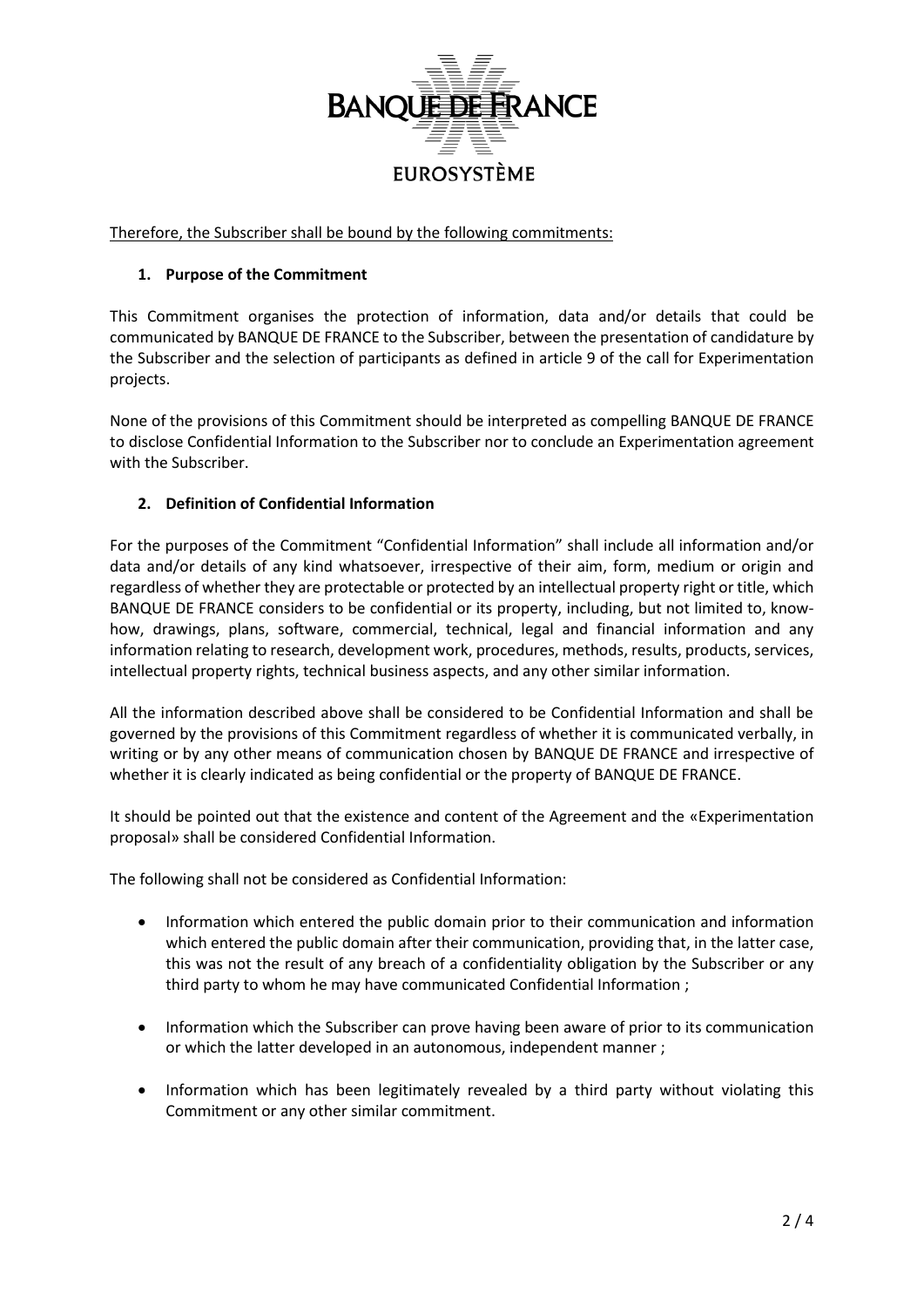

## **3. Obligations of the Subscriber**

The Subscriber shall treat the Information provided by BANQUE DE FRANCE as confidential and, unless the prior written agreement of BANQUE DE FRANCE is provided, is legally bound by the following obligations:

 To preserve the strict confidentiality of the Confidential Information and treat it with the same degree of protection as that granted for its own confidential information of equal importance ;

 To use and duplicate the Confidential Information for the exclusive and sole purpose of the «Experimentation proposal» and as far as it is strictly necessary to the exclusion of any other purpose ;

 Not to use the Confidential Information in a manner which could be detrimental to BANQUE DE FRANCE;

- Not to communicate, use or authorise to use the Confidential Information for the benefit of third parties in any way whatsoever in any form and for any purpose whatsoever;
- Not to organise or authorise any public or private written or verbal communication (other than, in the latter case, communication referred to in Article 4) which mentions all or some of the Confidential Information;

 Not to claim or authorise a third party to claim and to prohibit its subsidiaries, social representatives, board members, employees and, where applicable, advisers or consultants from claiming intellectual or commercial property rights to all or some of the Confidential Information;

In all events, to act with reasonable diligence according to the circumstances.

The Subscriber commits not to circulate or publicly announce the conclusion of this Commitment without the prior written authorisation of BANQUE DE FRANCE.

## **4. Authorised disclosure**

However, the Subscriber may communicate Confidential Information, where applicable, to its advisers or consultants whose identity has been communicated to BANQUE DE FRANCE provided that (i) the Confidential Information is not reproduced mechanically or by any other process (except for internal evaluation) and (ii) the word "confidential" is duly mentioned in all copies or reproductions.

The Subscriber shall only communicate on the Confidential Information to its social representatives, board members and employees who need to be made aware of the Confidential Information for the fulfilment of their obligations under the «Experimentation proposal» due to their direct involvement in the «Experimentation proposal».

In all events, the Subscriber shall be held responsible vis-à-vis BANQUE DE FRANCE for ensuring that its social representatives, board members, employees, advisers and consultants comply with the commitments defined in this document.

The Subscriber undertakes to inform the latter of the confidential nature of the Information and to ensure that they sign a confidentiality commitment according to the provisions of this Agreement for the protection of such Information.